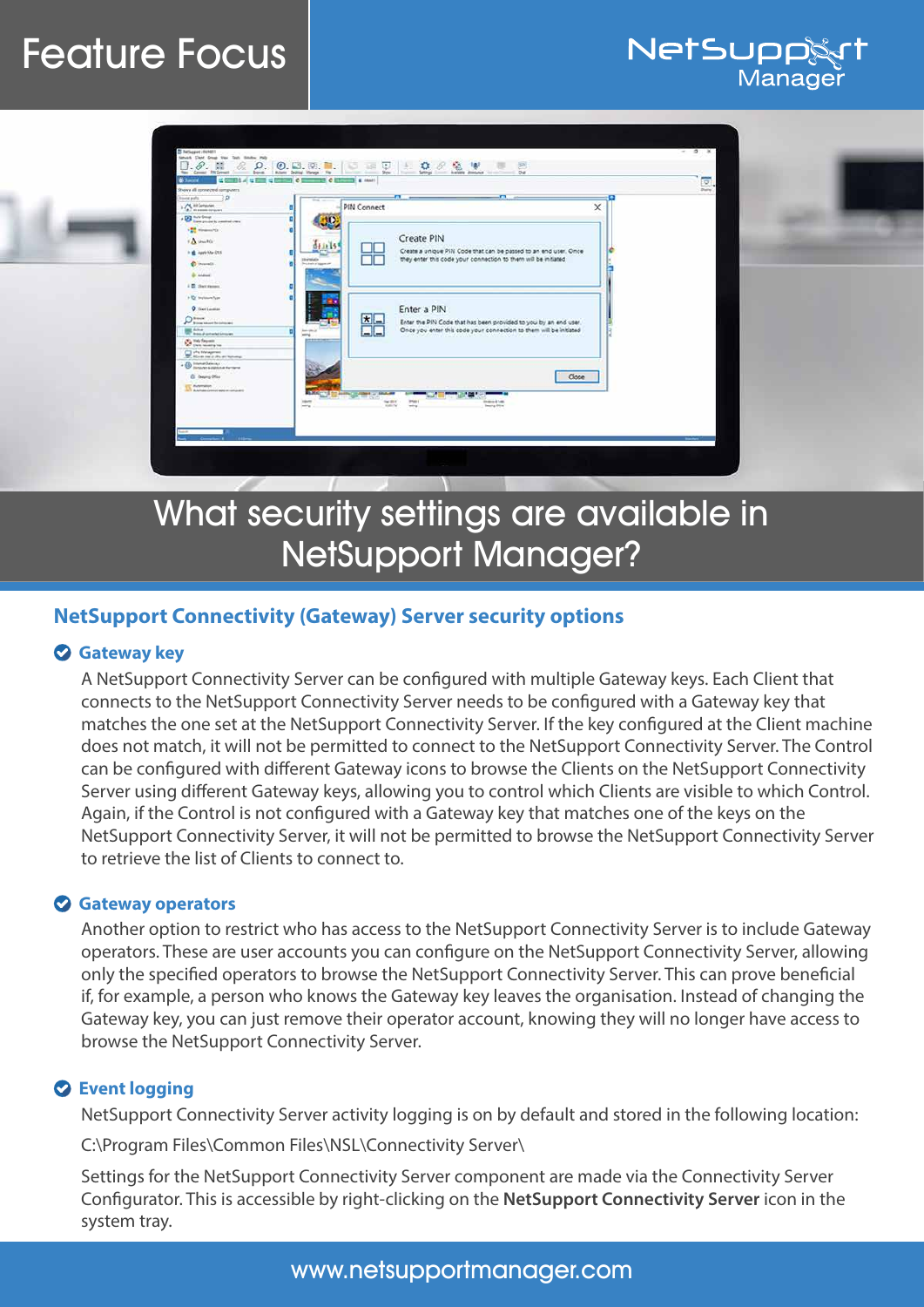### **Client security options**

The NetSupport Manager Client includes several different options to secure access to the remote Clients, whether you connect to them directly or via the NetSupport Connectivity Server.

#### **User authentication**

It is possible to configure the Client to use a locally stored username and password for the connection, which will be stored in the Client Configuration file, or you can choose to authenticate access to the Client using NT authentication or AD authentication, choosing a group from your domain to authenticate against. When one of these options is selected at the Client, when a Control attempts to connect, it will be prompted to enter a username and password. These will need to match the details selected at the Client to permit the Control to connect.

#### **Security key**

Provides additional security that enables Control users to connect only if the Control has the same security key as the Client. Optionally, this can be set as the serial number in your NetSupport Licence file. You must set the security key at both the Client and the Control.

#### **User acknowledgement**

When a Control user attempts to connect, a message will be displayed at the Client. Unless the user at the Client explicitly accepts the request, the connection will be refused.

#### **Encryption**

With encryption turned on, all the information sent between the Control and Client is very difficult for others to read. NetSupport Manager offers a range of encryption options, ranging from 56 Bit DES to 256 Bit AES, enabling you to find the necessary balance between security and performance. The higher the level of encryption, the higher the potential for decreased performance. Choose the level of encryption to be used while a Control is connected. By default, encryption is set to 'none' for all connections and 56 bit DES for HTTP connections.

#### **Smartcard authentication**

If this option is selected at the Client, then the Control will be required to enter a user ID and password as well as the smartcard and PIN to connect to the Client.

#### **Access privileges**

Using the Client configuration, you can disable certain remote control features when you connect to the Client, such as to prevent File transfer or disable Control mode when viewing.

#### **Client profiles**

It is possible to configure different levels of Control access depending on which user authenticates with the Client for the connection using the Client profiles.

#### **Customisable text**

Customisable text enables you to add customisable messages which are displayed at the Client machine when a Control is connected, so the end-user is aware of the remote connection.

#### **2** Replay Files

When enabled, a Replay File recording will be created each time the Control views a Client PC with the option enabled.

www.netsupportmanager.com